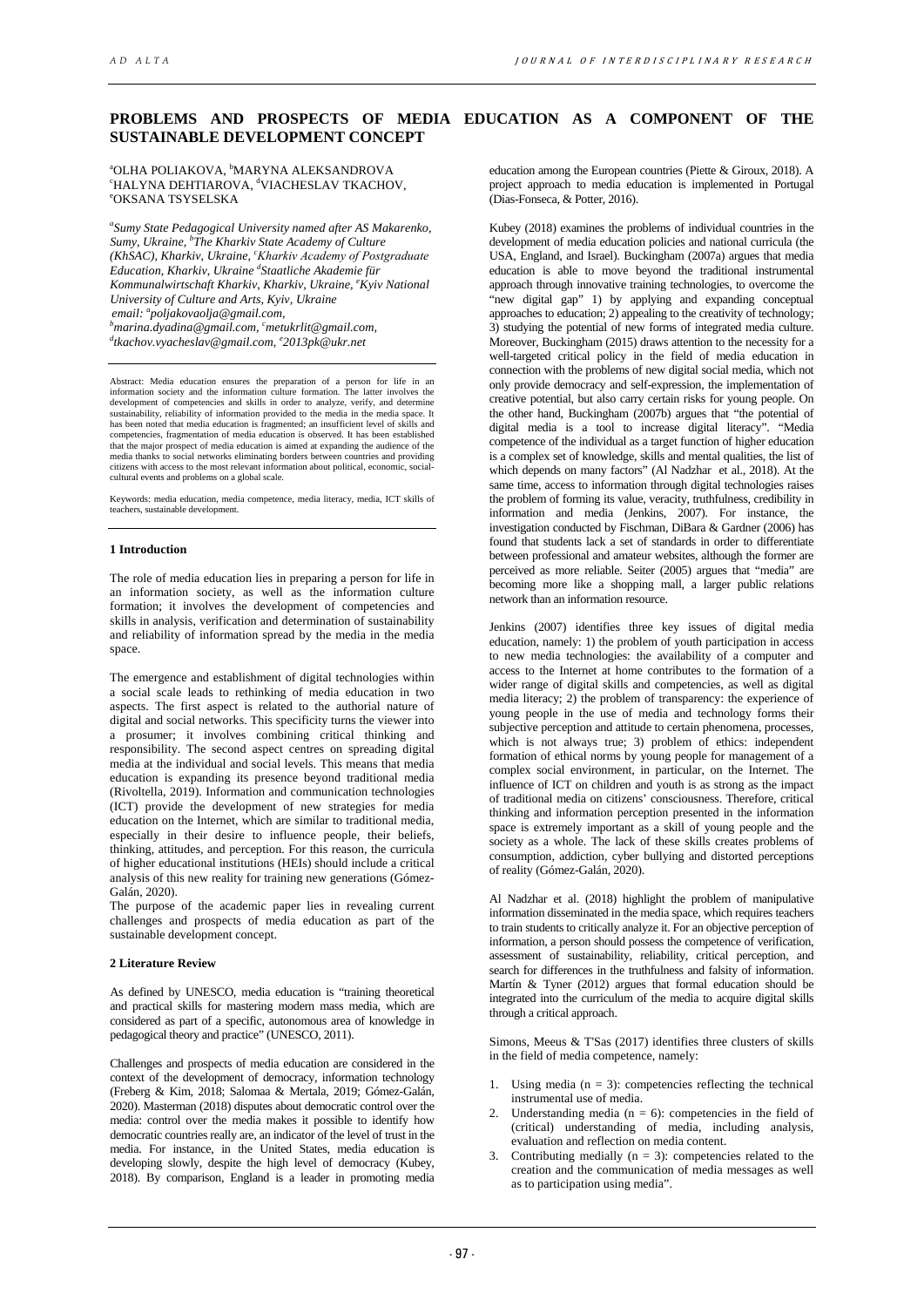"Media education – as well as education in general – should not be limited to critical assessment of the media. Media education programs "should respect the individuality of a person, including his or her special family upbringing, which should be aimed at forming her own opinion" (Christ, 2020).

Scientific media education is the ability to rely on media knowledge and science in order to select, understand, evaluate and respond to how scientific facts are represented in various media genres (Reid & Norris, 2016). Scientific media education should be part of formal and non-formal education for critical evaluation of any media, understanding of the social-cultural and economic context (how and why media are created to disseminate news and entertainment content); use of the media as a legitimate and productive source of scientific education (Storksdieck, 2016).

Thus, in the scientific literature, the problems of media education are considered in the context of the democracy development, information technologies, and the countries' challenges in the development of policies in the sphere of media education and national curricula, the "new digital gap".

Key challenges in digital media education relate to access to new media technologies, transparency and ethics. An important direction of investigations is studying the media competence of students and teachers, scientific media education and its objectives.

## **3 Matherials and research methods**

Eurostat and OECD data have been used in the research in order to identify challenges and prospects for media education in various countries. The indicator Share of individuals having at least basic digital skills, by sex in EU-27 in 2019 (Eurostat, 2021a) has been used to identify the achievement of the sustainable development goal in providing the population with basic digital skills necessary for using technologies as a tool for media education and the development of media literacy.

The indicator Individuals – internet activities in EU-27 (in 2020,% of all individuals) has been applied to identify the basic actions of users on the Internet. OECD (2021) data on deficit / surplus Basic, Complex Problem Solving Skills and Technical Skills in different countries in the education sphere in 2020 have been used to identify problems in the transfer of these skills in the learning process to students.

Secondary data of OECD Teaching and Learning International Survey (TALIS) 2018 on professional development in the context of media education have been used in order to assess the level of ICT skills and the need for their development, as well as the development of creativity and critical thinking. In total, the answers of 38 081 interviewed teachers to the following questions have been processed, namely:

1. Question 23 "Were any of the topics listed below included in your professional development activities during the last 12 months?" with answer options "yes" – 1 or "no" – 2:

23 e) ICT (information and communication technology) skills for teaching;

23 k) Teaching cross-curricular skills (e.g. creativity, critical thinking, problem solving);

2. Question 27 "For each of the areas listed below, please indicate the extent to which you currently need professional development. Please mark one choice in each row" with answer options  $1 - No$  need at present,  $2 - Low$  level of need,  $3 -$ Moderate level of need,  $4 - High level of need$ :

27 e) ICT (information and communication technology) skills for teaching;

27 k) Teaching cross-curricular skills (e.g. creativity, critical thinking, problem solving).

The survey involved teachers from the countries as follows: 7,4% – Brazil, 7,4% – China, 7,0% – Croatia, 4,4% – Denmark, 9,3% – Portugal, 10,2% – Vietnam, 5,8% – Slovenia, 7,7% –

Sweden, 16,1% – UAE, 21,9% – Turkey, 2,9% – Canada (Table 1).

| Table 1 – Distribution of respondents (teachers) who participated |  |
|-------------------------------------------------------------------|--|
| in the TALIS survey, 2018                                         |  |

| Indexes                                   | Number of<br>respondents,<br>persons | $\%$  | Cumulatively,<br>% |  |
|-------------------------------------------|--------------------------------------|-------|--------------------|--|
| Brazil                                    | 2828                                 | 7,4   | 7,4                |  |
| Chinese<br>Taipei                         | 2800                                 | 7,4   | 14,8               |  |
| Croatia                                   | 2661                                 | 7,0   | 21,8               |  |
| Denmark                                   | 1670                                 | 4,4   | 26,2               |  |
| Portugal                                  | 3551                                 | 9,3   | 35,5               |  |
| Viet Nam                                  | 3884                                 | 10,2  | 45,7               |  |
| Slovenia                                  | 2200                                 | 5,8   | 51,5               |  |
| Sweden                                    | 2933                                 | 7,7   | 59,2               |  |
| <b>United Arab</b><br>Emirates            | 6118                                 | 16,1  | 75,2               |  |
| Turkey                                    | 8342                                 | 21,9  | 97,1               |  |
| Alberta<br>(Canada)                       | 1094                                 | 2,9   | 100,0              |  |
| Total<br>$\alpha$ pan $(0.010)$<br>$\sim$ | 38081                                | 100,0 |                    |  |

*Source: OECD (2018).*

From among the respondents, female teachers – 56,3% and male teachers  $-43,7\%$  (Table 2).

Table 2 – Distribution of respondents (teachers) who participated in the TALIS survey by gender, 2018

| Indexes | Number of<br>respondents, persons | $\frac{0}{0}$ | Cumulatively,<br>$\%$ |
|---------|-----------------------------------|---------------|-----------------------|
| Female  | 21453                             | 56,3          | 56,3                  |
| Male    | 16627                             | 43,7          | 100,0                 |
| Total   | 38080                             | 100,0         |                       |
| Missing |                                   |               |                       |
| Total   | 38081                             | 100,0         |                       |

*Source: OECD (2018).*

#### **4 Results**

The concept of EU's sustainable development (Goal 4 – Quality education) provides the population with basic digital skills needed to use technology as a tool for media education and media literacy. The principal goal of "The European Skills Agenda" is to increase the proportion of the population aged 16- 74 with basic digital skills to at least 70% in 2025. However, currently, in some EU countries (Norway, the Netherlands, Iceland, the Czech Republic, Finland, Great Britain, Sweden, Germany, Denmark), this figure is 70% or more (Figure 1).

It should be noted that possession of digital skills does not mean the ability to analyze, critically perceive information according to the criteria of sustainability and reliability. The difference in the deficit of technical and process skills is significant (critical thinking, training, monitoring).

The basic types of the population's activities of EU countries on the Internet are represented in Table 3. The most popular citizens' activities are as follows: video calls, traditional calls, and searching for information about goods or services, participation in social networks, Internet banking, and search for health information.

It should be noted that possession of digital skills does not mean the ability to analyze, critically perceive information according to the criteria of sustainability and reliability. The difference in the deficit of technical and process skills is significant (critical thinking, training, monitoring).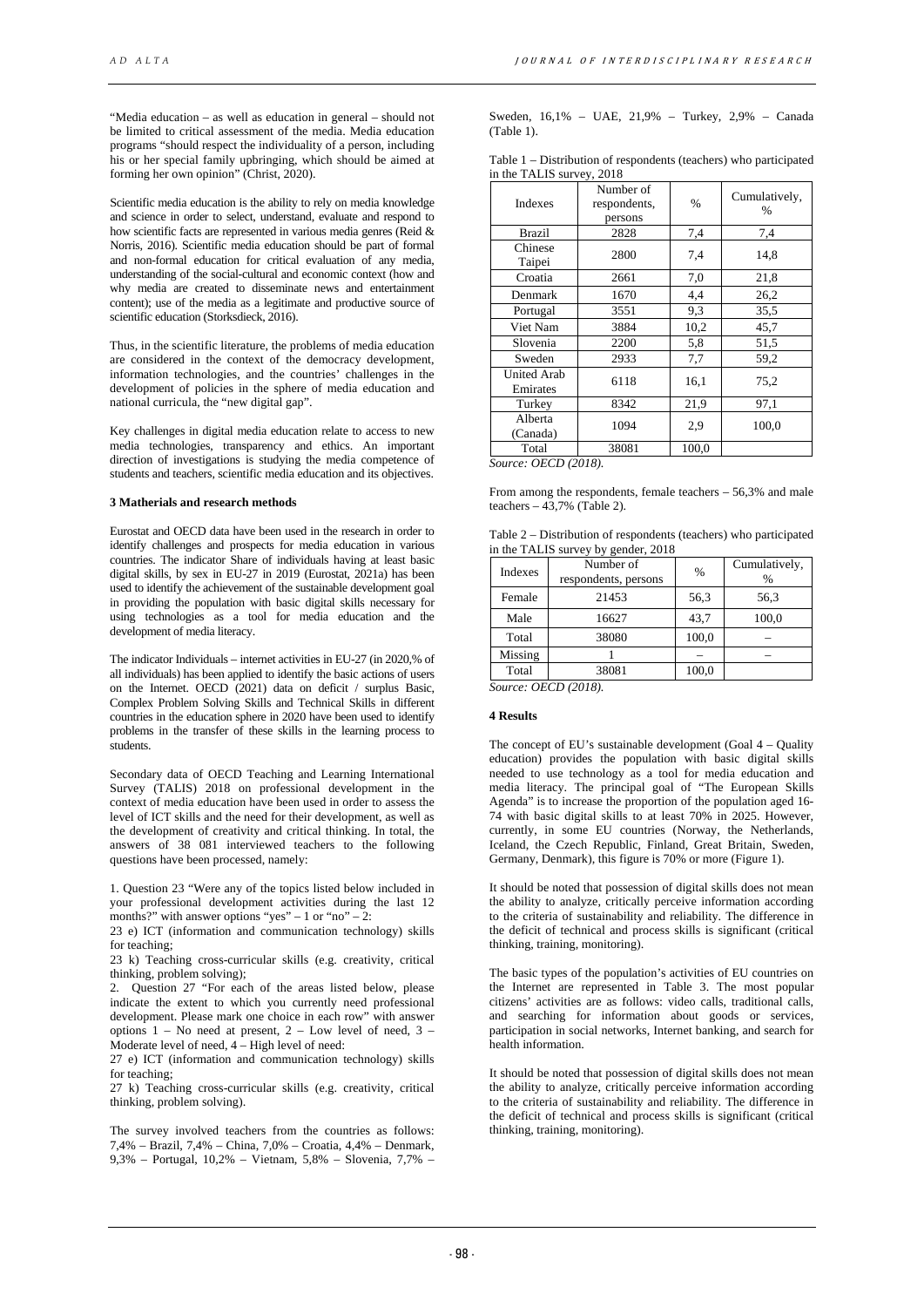

## $\blacksquare$ Male  $\blacksquare$ Female  $\blacksquare$ Total

Figure 1 – Share of individuals having at least basic digital skills, by gender in EU-27 in 2019 *Source: Eurostat (2021a)*

The basic types of the population's activities of EU countries on the Internet are represented in Table 3. The most popular citizens' activities are as follows: video calls, traditional calls, and searching for information about goods or services,

participation in social networks, Internet banking, and search for health information.

| Table $3$ – Citizens' internet activities in EU-27, 2020. % of all individuals |               |                                       |  |  |
|--------------------------------------------------------------------------------|---------------|---------------------------------------|--|--|
|                                                                                | Internet use: | Internet use: participating in social |  |  |

| Indexes               | mieniei use.<br>mieniet use. participating in social<br>telephoning<br>networks (creating user profile, posting<br>or video<br>messages or other contributions to<br>Facebook, twitter, etc.)<br>calls |    | Internet use: finding<br>information about<br>goods and services | Internet use:<br>Internet<br>banking | Internet use:<br>search for health<br>information |
|-----------------------|--------------------------------------------------------------------------------------------------------------------------------------------------------------------------------------------------------|----|------------------------------------------------------------------|--------------------------------------|---------------------------------------------------|
| Belgium               | 68                                                                                                                                                                                                     | 79 | 78                                                               | 75                                   | 51                                                |
| Bulgaria              | 59                                                                                                                                                                                                     | 55 | 50                                                               | 13                                   | 29                                                |
| The Czech<br>Republic | 52                                                                                                                                                                                                     | 59 | 77                                                               | 70                                   | 62                                                |
| Denmark               | 70                                                                                                                                                                                                     | 85 | 90                                                               | 94                                   | 72                                                |
| Germany               | 65                                                                                                                                                                                                     | 54 | 87                                                               | 65                                   | 70                                                |
| Estonia               | 63                                                                                                                                                                                                     | 65 | 81                                                               | 80                                   | 58                                                |
| Ireland               | 67                                                                                                                                                                                                     | 61 | 72                                                               | 69                                   | 60                                                |
| Greece                | 57                                                                                                                                                                                                     | 59 | 69                                                               | 37                                   | 52                                                |
| Spain                 | 78                                                                                                                                                                                                     | 65 | 78                                                               | 62                                   | 67                                                |
| France                | 48                                                                                                                                                                                                     | 42 | 62                                                               | 66                                   | 50                                                |
| Croatia               | 57                                                                                                                                                                                                     | 57 | 71                                                               | 50                                   | 58                                                |
| Italy                 | 65                                                                                                                                                                                                     | 48 | 48                                                               | 39                                   | 46                                                |
| Cyprus                | 85                                                                                                                                                                                                     | 78 | 78                                                               | 52                                   | 61                                                |
| Latvia                | 61                                                                                                                                                                                                     | 67 | 71                                                               | 76                                   | 49                                                |
| Lithuania             | 64                                                                                                                                                                                                     | 61 | $\overline{73}$                                                  | 68                                   | $\overline{57}$                                   |
| Luxembourg            | 76                                                                                                                                                                                                     | 60 | 68                                                               | 71                                   | 53                                                |
| Hungary               | 68                                                                                                                                                                                                     | 74 | 76                                                               | 51                                   | 63                                                |
| Malta                 | 63                                                                                                                                                                                                     | 72 | 77                                                               | 60                                   | 64                                                |
| The Netherlands       | 83                                                                                                                                                                                                     | 71 | 89                                                               | 89                                   | 76                                                |
| Austria               | 60                                                                                                                                                                                                     | 60 | 67                                                               | 66                                   | 56                                                |
| Poland                | 55                                                                                                                                                                                                     | 55 | 63                                                               | 49                                   | 43                                                |
| Portugal              | 55                                                                                                                                                                                                     | 63 | 68                                                               | 47                                   | 49                                                |
| Romania               | 56                                                                                                                                                                                                     | 65 | 46                                                               | 12                                   | 28                                                |
| Slovenia              | 52                                                                                                                                                                                                     | 67 | 77                                                               | 52                                   | 58                                                |
| Slovakia              | 63                                                                                                                                                                                                     | 64 | 78                                                               | 58                                   | 56                                                |
| Finland               | 78                                                                                                                                                                                                     | 75 | 85                                                               | 92                                   | 77                                                |
| Sweden                | 73                                                                                                                                                                                                     | 73 | 88                                                               | 85                                   | 67                                                |
| Iceland               | 74                                                                                                                                                                                                     | 94 | 94                                                               | 96                                   | 69                                                |
| Norway                | 79                                                                                                                                                                                                     | 88 | 91                                                               | 94                                   | 74                                                |
| Switzerland           | 69                                                                                                                                                                                                     | 53 | 81                                                               | 73                                   | 67                                                |

*Source: Eurostat (2021b).* 

Particular attention should be paid to "participating in social networks", which is the most popular activity on the Internet in advanced countries. It is a well-known fact that social media pages are created on social networks in order to disseminate information about political, social, economic and cultural life

due to the fact that social networks are free platforms for spreading information with a high level of privacy. For instance, the official account of The New York Times Magazine on Instagram has collected 398 000, the news agency The Guardian amounts 4 600 000 subscribers on Instagram (Figure 2).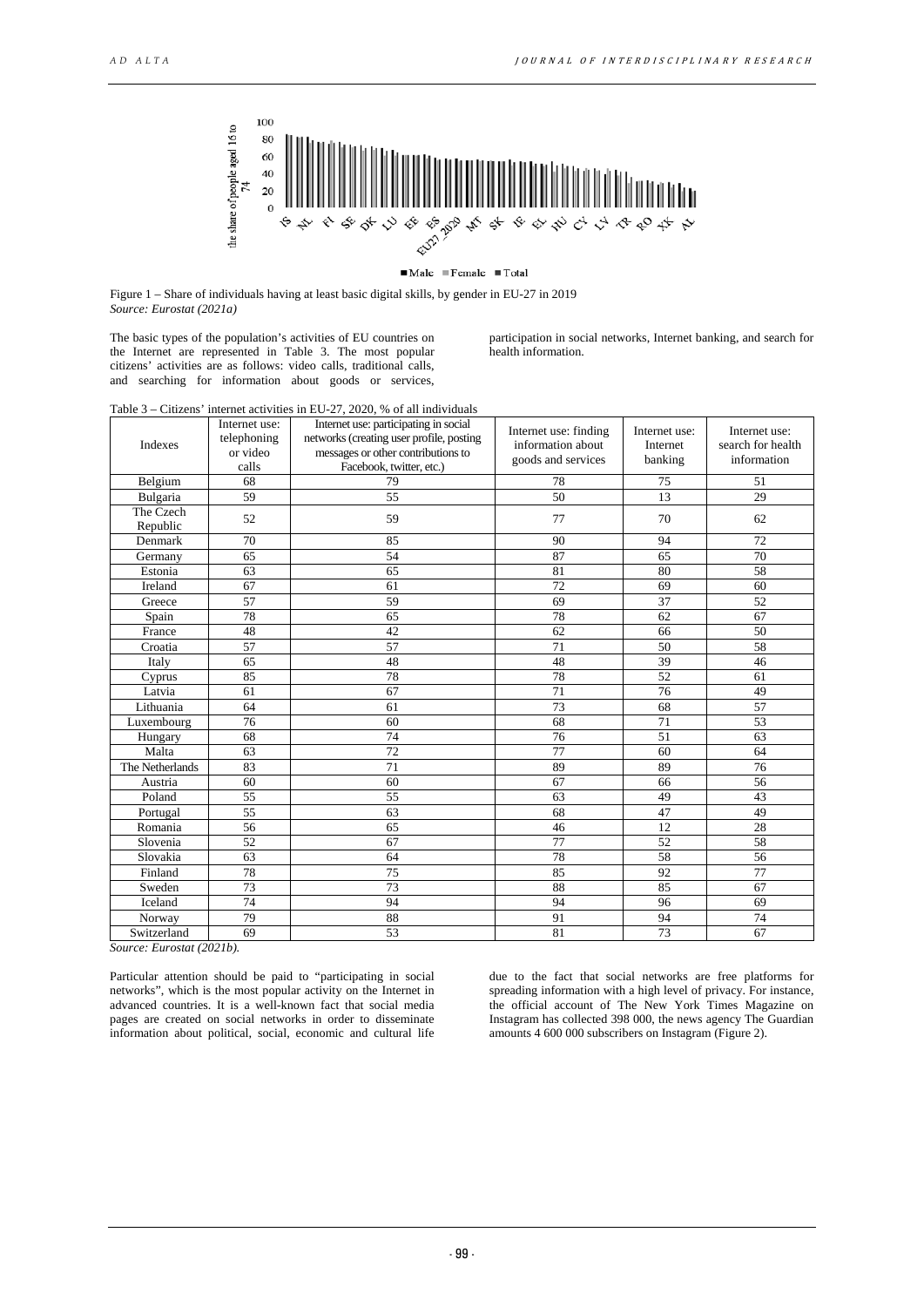

Figure 2 **–** The official media page of The New York Times Magazine and The Guardian *(Internet source)* 

The information space has ensured an expansion of the media audience: users from all over the world can follow political, economic, social-cultural events. Therefore, the issue of developing skills in order to critically perceive information provided by the media is exacerbated, forasmuch as due to the annual growth of the number of social networks and, accordingly, users, their influence on the consciousness of citizens is growing.

In the context of sustainable development, EU aims to provide basic digital skills. For this reason, it is advisable to assess the level of

competence in different countries. According to data represented in Table 4, there is a shortage of teachers' critical thinking skills (average in countries 0,17) in the educational sphere of different countries; consequently, the educational sphere requires the development of these skills by professionals. Skills of active learning, learning strategies and monitoring are also in deficit (averages 0,16; 0,20 and 0,17, respectively). Thus, the problem exists in the transfer of critical thinking skills from a teacher to a student: a teacher with a deficit of critical thinking skills with a lower level of probability will form this competence in a student.

| Table 4 – Basic, Complex Problem Solving Skills and Technical Skills in different countries in the field of education in 2020 |  |
|-------------------------------------------------------------------------------------------------------------------------------|--|
|-------------------------------------------------------------------------------------------------------------------------------|--|

| Skills*             | Basic                      | Basic Skills (Process) |                        |                               |            | Complex                             |                            |
|---------------------|----------------------------|------------------------|------------------------|-------------------------------|------------|-------------------------------------|----------------------------|
| Country             | <b>Skills</b><br>(Process) | Critical<br>Thinking   | <b>Active Learning</b> | Learning<br><b>Strategies</b> | Monitoring | Problem<br>Solving<br><b>Skills</b> | Technical<br><b>Skills</b> |
| Australia           | 0,318                      | 0,308                  | 0,285                  | 0.364                         | 0.315      | 0,243                               | 0,028                      |
| Austria             | 0,312                      | 0,304                  | 0.28                   | 0.364                         | 0.301      | 0,242                               | 0,025                      |
| Belgium             | 0,185                      | 0.18                   | 0,166                  | 0.213                         | 0,181      | 0,142                               | 0,016                      |
| Chile               | $-0.041$                   | $-0.034$               | $-0.036$               | $-0.052$                      | $-0.04$    | $-0.034$                            | $-0,004$                   |
| The Czech Republic  | 0.003                      | 0.008                  | 0.005                  | $-0.006$                      | 0.006      | 0.009                               | 0,003                      |
| Denmark             | 0,172                      | 0,164                  | 0,158                  | 0,202                         | 0,165      | 0,132                               | 0,015                      |
| Estonia             | 0,278                      | 0,282                  | 0,25                   | 0,294                         | 0,284      | 0,228                               | 0,032                      |
| Finland             | 0,117                      | 0,118                  | 0.111                  | 0.129                         | 0,111      | 0.097                               | 0,014                      |
| France              | 0,453                      | 0,426                  | 0.409                  | 0,541                         | 0.434      | 0,337                               | 0,039                      |
| Germany             | 0.079                      | 0,082                  | 0.072                  | 0.081                         | 0,081      | 0,067                               | 0,01                       |
| Greece              | 0,117                      | 0,114                  | 0,107                  | 0,135                         | 0.113      | 0.09                                | 0,01                       |
| Hungary             | 0,323                      | 0,309                  | 0,288                  | 0,378                         | 0.318      | 0,242                               | 0,024                      |
| Iceland             | 0,17                       | 0,168                  | 0,155                  | 0.19                          | 0.168      | 0,135                               | 0,016                      |
| Ireland             | 0,322                      | 0,322                  | 0.284                  | 0,358                         | 0.323      | 0,267                               | 0,034                      |
| Italy               | 0,214                      | 0,204                  | 0,195                  | 0,254                         | 0.203      | 0,162                               | 0,016                      |
| Latvia              | 0,176                      | 0,171                  | 0.161                  | 0,202                         | 0,172      | 0,138                               | 0,015                      |
| Lithuania           | 0,006                      | 0,011                  | 0,008                  | $-0,004$                      | 0,009      | 0,011                               | 0,003                      |
| Luxembourg          | $-0.193$                   | $-0.182$               | $-0,173$               | $-0,224$                      | $-0,191$   | $-0.142$                            | $-0.017$                   |
| Mexico              | $-0.082$                   | $-0.075$               | $-0.074$               | $-0.098$                      | $-0.081$   | $-0.059$                            | $\overline{0}$             |
| The Netherlands     | 0,243                      | 0,246                  | 0,226                  | 0,261                         | 0,24       | 0,196                               | 0,024                      |
| Norway              | 0.069                      | 0.071                  | 0.064                  | 0.069                         | 0.071      | 0.057                               | 0.009                      |
| Poland              | 0,337                      | 0,321                  | 0.304                  | 0.401                         | 0,322      | 0,256                               | 0,023                      |
| Portugal            | 0,562                      | 0,541                  | 0,509                  | 0,652                         | 0,546      | 0.43                                | 0,046                      |
| The Slovak Republic | $-0.059$                   | $-0.055$               | $-0.052$               | $-0.072$                      | $-0.058$   | $-0.042$                            | $-0,005$                   |
| Slovenia            | $-0.088$                   | $-0.088$               | $-0.079$               | $-0.095$                      | $-0.09$    | $-0.072$                            | $-0.01$                    |
| Spain               | 0,427                      | 0,411                  | 0,387                  | 0,497                         | 0.411      | 0,325                               | 0,034                      |
| Sweden              | 0,419                      | 0,4                    | 0,372                  | 0,489                         | 0.416      | 0,315                               | 0,033                      |
| Switzerland         | 0,195                      | 0,186                  | 0,174                  | 0,232                         | 0,189      | 0,148                               | 0,016                      |
| Turkey              | 0,045                      | 0,035                  | 0,038                  | 0,072                         | 0.036      | 0,023                               | $-0.001$                   |
| The United States   | 0,007                      | 0.01                   | 0,009                  | 0,001                         | 0,008      | 0,009                               | 0.001                      |
| European Union      | 0,234                      | 0.227                  | 0.212                  | 0,27                          | 0,228      | 0,182                               | 0.02                       |

*Source: OECD (2021).*

*\* Positive values indicate a shortage of skills, negative* – *an excess*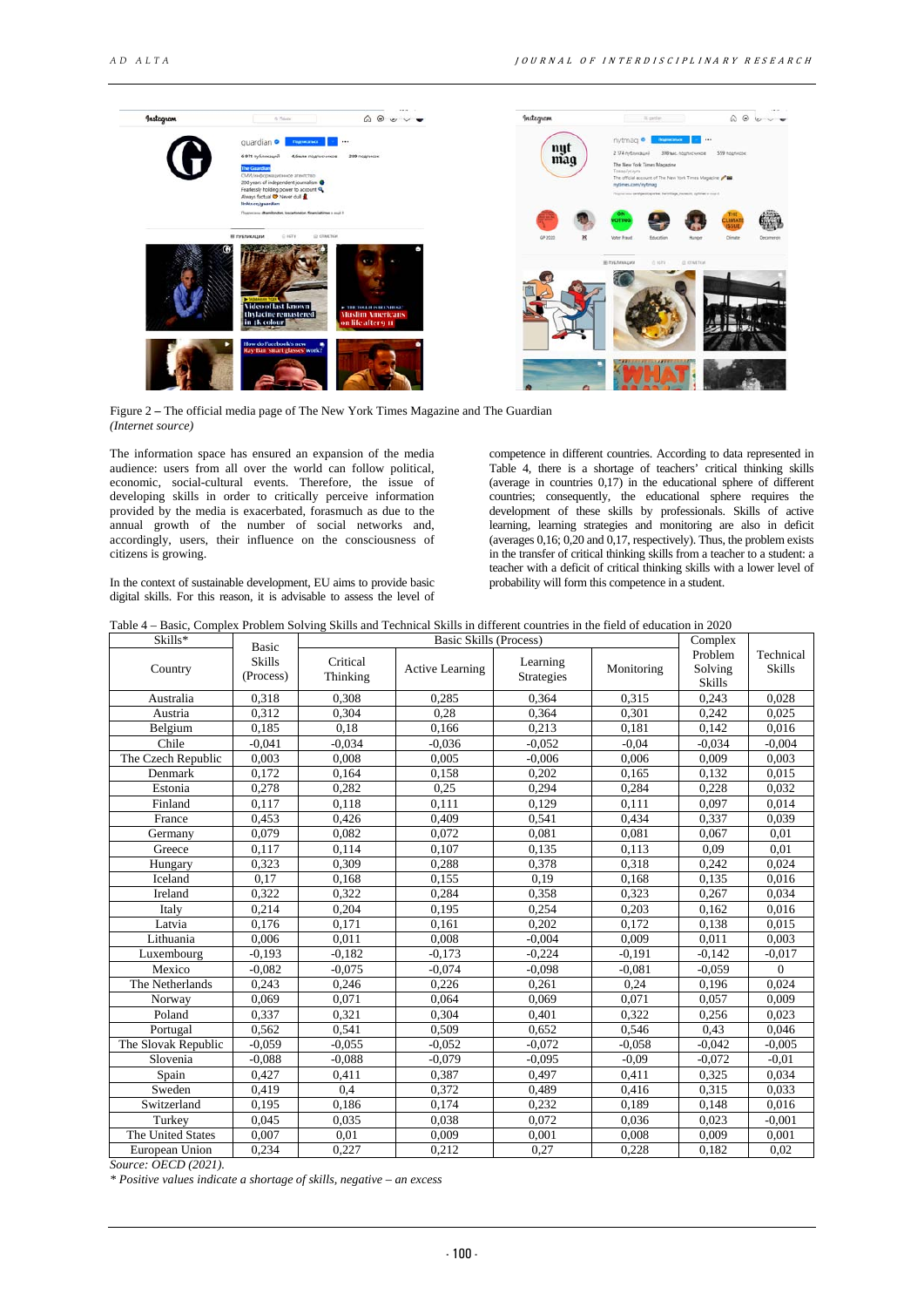As a result, teachers also need professional development of critical thinking skills. Consequently, data of OECD Teaching and Learning International Survey (TALIS) 2018 on the professional development of 35 454 educators in 48 countries indicate to the fact that 61,5% of teachers have undergone training on developing ICT skills in order to use them in their own professional activities; 54,6% have undergone training on developing skills in creativity, critical thinking, problem solving, etc. Herewith, on average, within EU, a very low deficit of technical skills (average value 0,02) is observed, as well as an insignificant deficit in complex problem solving skills in media education (average value is 0,13).

The professional development of teachers is important for the formation of the young generation's ability to think critically and use digital skills for the objective perception of information. The results of the OECD survey (2018) indicate to the fact that teachers in various countries have studied disciplines at HEIs relating to the professional development of ICT skills (the average answer is 1,34 to question 23 with a deviation of  $0.473$ ). Along with this, the average value of the answer for the inclusion of subjects in the curricula of HEIs for development of "cross-curricular skills (e.g. creativity, critical thinking, problem solving)" is 1,41 (that is, closer to "yes" with a deviation of  $0.492$ ) (Table 5).

Table 5 – Average value and deviation of respondents' answers to questions on professional development of ICT skills and cross-curricular skills

| <b>Indexes</b>         | Areas<br>prof.dev.<br><b>ICT</b><br>skills for<br>teaching | Areas<br>prof.dev.<br>Teaching<br>cross-<br>curricular<br>skills | Prof.dev<br>needs<br><b>ICT</b><br>skills<br>for<br>teaching | Prof.de<br>v needs<br>Teachi<br>ng<br>cross-<br>curricul<br>ar skills |
|------------------------|------------------------------------------------------------|------------------------------------------------------------------|--------------------------------------------------------------|-----------------------------------------------------------------------|
| Response<br>s received | 35454                                                      | 35392                                                            | 37075                                                        | 37002                                                                 |
| Missed                 | 2627                                                       | 2689                                                             | 1006                                                         | 1079                                                                  |
| Average<br>value       | 1,34                                                       | 1,41                                                             | 2,50                                                         | 2.44                                                                  |
| Standard<br>deviation  | 0.473                                                      | 0.492                                                            | 0.993                                                        | 1,016                                                                 |

*Source: OECD (2018).*

The survey also gives testimony to a low level of teachers' necessity to develop ICT skills that are needed in teaching students (the average answer is 2,5 with a deviation of 0,993); low level of necessity for development of "Teaching cross-curricular skills" (average answer value 2,44 with a deviation of 1,016).

61,5% of respondents state that subjects for the development and formation of digital skills have been included in their curricula; 31,6% claim the absence of such disciplines during training (Table 6). 54,6% of surveyed teachers have indicated that the subjects of cross-curricular skills for their further activities are included in the curriculum, while 38,3% of teachers have given negative answers.

Table 6 – Areas prof.dev.: ICT skills for teaching, Teaching cross-curricular skills

| <b>Indexes</b> | Number of<br>respondents,<br>persons             | %     | Cumulatively,<br>% |
|----------------|--------------------------------------------------|-------|--------------------|
|                | Areas prof.dev. ICT skills for teaching          |       |                    |
| Yes            | 23432                                            | 61,5  | 61,5               |
| No.            | 12022                                            | 31,6  | 93,1               |
| Total          | 35454                                            | 93,1  | 100,0              |
| Missed         | 2627                                             | 6.9   |                    |
| Total          | 38081                                            | 100,0 |                    |
|                | Areas prof.dev. Teaching cross-curricular skills |       |                    |
| Yes            | 20807                                            | 54,6  | 54,6               |
| N <sub>0</sub> | 14585                                            | 38.3  | 92,9               |
| Total          | 35392                                            | 92,9  | 100.0              |
| Missed         | 2689                                             | 7,1   |                    |
| Total          | 38081                                            | 100.0 |                    |

*Source: OECD (2018).*

The answers of teachers from different countries on the need to develop ICT skills and Teaching cross-curricular skills are reflected in Table 7. 19% and 21,9% believe that there is no need for the professional development of these competencies; 27,5% and 28,9% have indicated a low level of the necessity; 34,1% and 30,1% claim about the average level of the necessity; 16,8% and 16,8% have indicated about a high level of need.

Table 7 – Prof.dev needs ICT skills for teaching

|                              | ICT skills for teaching              |       |                      | Teaching cross-<br>curricular skills  |       |                         |
|------------------------------|--------------------------------------|-------|----------------------|---------------------------------------|-------|-------------------------|
| Indexes                      | Number of<br>respondents,<br>persons | $\%$  | Cumula-<br>tively, % | Number of<br>respondents<br>, persons | %     | Cumu-<br>latively,<br>% |
| No need<br>at present        | 7243                                 | 19,0  | 19,0                 | 8121                                  | 21,3  | 21,9                    |
| Low<br>level of<br>need      | 10457                                | 27,5  | 46,5                 | 11021                                 | 28,9  | 47,9                    |
| Moderate<br>level of<br>need | 12983                                | 34,1  | 80,6                 | 11449                                 | 30,1  | 78,0                    |
| High<br>level of<br>need     | 6392                                 | 16,8  | 97,4                 | 6411                                  | 16,8  | 97,2                    |
| Total                        | 37075                                | 97,4  | 100,0                | 37002                                 | 97,2  | 100,0                   |
| Missed                       | 1006                                 | 2,6   |                      | 1079                                  | 2,8   |                         |
| Total<br>$\sim$              | 38081<br>$\alpha$ pan $(0.010)$      | 100,0 |                      | 38081                                 | 100,0 |                         |

*Source: OECD (2018).*

Therefore, the results of studying media education as a component of the sustainable development concept make it possible to single out the principal problems as follows: 1) the gap between the technical and digital skills of EU population and process-based, in particular, critical thinking, monitoring, learning strategies, despite the achievement of the goal of providing the population with basic digital skills (more than  $70\%$ ) by the most advanced EU countries; 2) 43,5% and 48,1% of teachers, respectively, feel the need in the development of ICT skills and Teaching cross-curricular skills; by the way, the curricula of HEIs do not contain subjects for the formation of these skills among teachers during their studies at HEIs in 31,6% and 38,3 % of cases, respectively.

The core perspective of media education lies in expanding the audience of the media through social networks eliminating borders between countries, providing citizens with access to the most relevant information about political, economic, socialcultural events and problems on a global scale. However, within EU, it has been revealed that the basic type of citizens' activity on the Internet is participation in social networks. Consequently, this reduces the level of manipulative influence of the national media, which for various reasons can distort the information provided on foreign resources. This also increases the transparency level and to some extent solves the problem of accessibility (gap because of the access) of information for various social groups.

### **5 Discussion**

The need for professional development of ICT skills and crosscurricular skills of teachers has been revealed in other studies. Reid & Norris (2015) argue that the educator should have administrative support to participate in comprehensive workshops on media and resources, the possibility to develop effective, complex critical thinking competencies for working with media. Furthermore, Reid & Norris (2015) pay particular attention for the necessity to reduce the academic load on teachers in order to integrate media literacy into traditional disciplines, which, as it has been found in the present research, are often absent from the curriculum (in 38,3%). Teachers are convinced of the value of media education (Reid & Norris, 2015) and they have a desire to develop professionally (as this research shows, 48,1% have an average or high level of need for the development of cross-curricular skills). For this reason, disciplines related to media education should be included in the curriculum.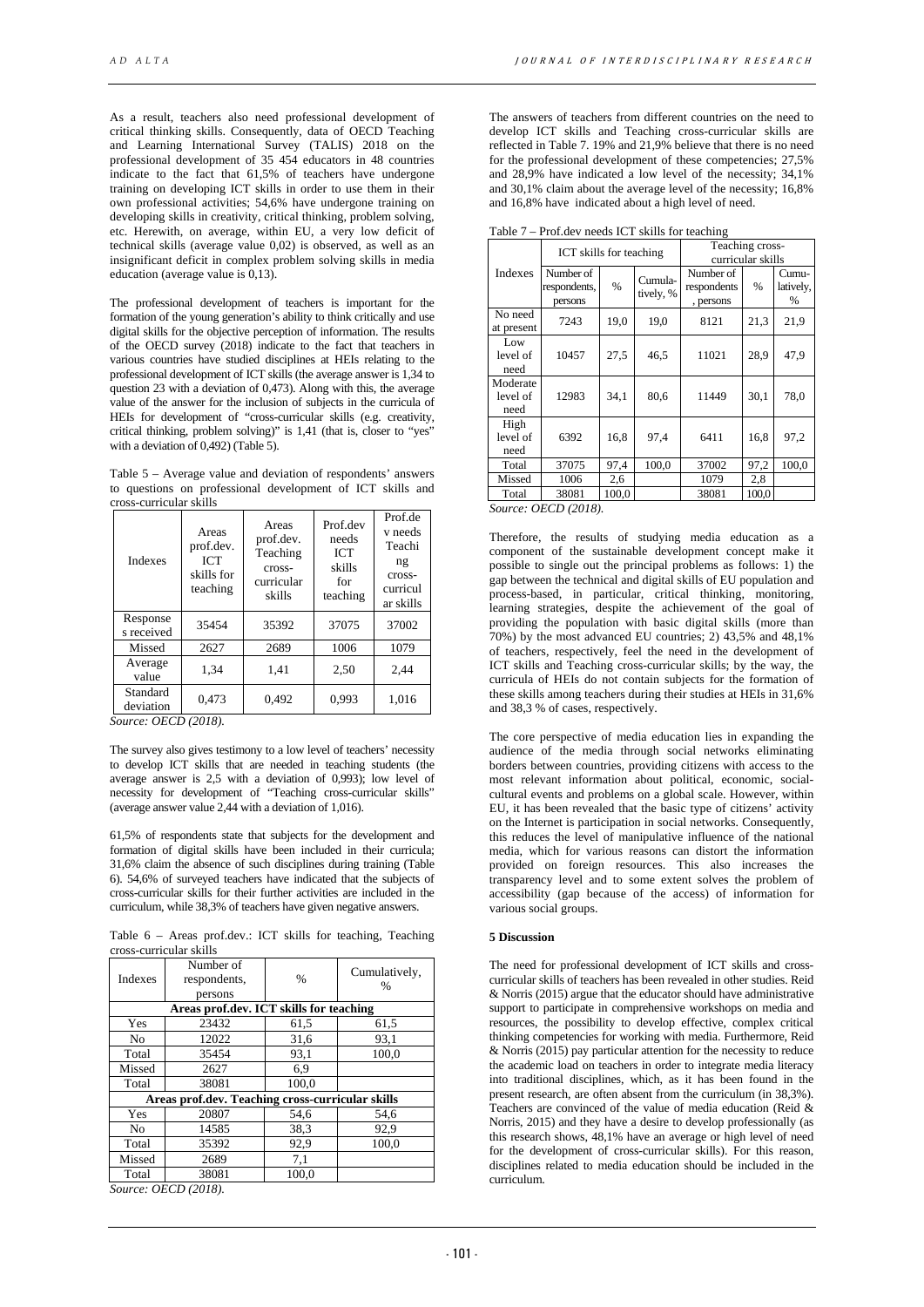In addition to providing traditional training of media literacy to teachers, Reid & Norris (2015) point to the need for formal and informal additional training resources for teachers in order to combine two core approaches to media education: protectionism and culturology (Reid & Norris, 2015).

Gómez-Galán (2020) highlights the basic trends in the evolution of media education, namely: adaptability, media usage habits, media literacy requirements, media education teachers' competencies, changes in culture and the society as a whole. Consequently, this gives rise to the challenges as follows: assessment of the information reliability; the international nature of media activities, their expansion through social media; the problem of developing critical literacy, visual and digital literacy; expanding groups of educators to increase teaching practice, the need for lifelong learning; internationalization of media education. This partly correlates with the results of our research, in particular, in the context of the internationalization of media through social media and the growth in the number of social media users; in the context of continuous professional development of teachers and improvement of their skills.

The basic challenges of media education are as follows: lack of resources, in particular, for the development of media competence; insufficient level of cooperation and coordination (Christ, 2020); insufficient level of skills and competencies; fragmentation of media education and its dissemination into separate groups (as we have revealed, not all teachers during study subjects of ICT skills development and critical thinking skills during training) (Kubey, 2018); changes in media culture affect media education, in particular, the problems of inequality, polarization, discrimination, racism, social exclusion, migration (Gómez-Galán, 2020).

Taking into account the problems and challenges outlined, it is advisable to develop the critical and reflective teaching staff that makes students, accustomed to traditional messages, think critically, analyze, think, and draw conclusions. Along with this, teachers on their example should form creative freedom, motivation for media education (Buckingham, 2015; Christ, 2020). This requires the renewal of the teacher's role as an organizer of knowledge, assistant, advisor. The role of the teacher has changed due to the digitalization of media education, and the teacher is perceived as a subject of information transfer. The formation of a critical perception of information as a skill becomes a priority in the context of sustainable development. EU declares that technology should be perceived as a tool, not as a learning goal. As the research has revealed, more than 70% of citizens possess basic digital skills in the most advanced countries, however, the deficit of critical thinking significantly exceeds the deficit of technical skills in the use of technology.

# **6 Conclusion**

The research has found that media education, as part of the sustainable development concept, faces the core problems as follows: 1) the gap between the technical, digital skills of EU population and process skills (critical thinking, monitoring, learning strategies). Although the most developed EU countries have achieved the goals of providing the population with basic digital skills (more than 70%), the deficit of critical thinking exceeds the deficit of technical skills in the use of technology; 2) the need of teachers for the development of ICT skills and crosscurricular skills has been revealed (43,5% and 48,1%, respectively); 3) curricula do not contain subjects for the formation of ICT skills and cross-curricular skills of teachers during training at higher educational institutions (31,6% and 38,3% of cases, respectively). All the outlined points to the fact that media education is fragmented; consequently, lack of skills and competencies of media education is observed.

The major perspective of media education lies in expanding the media audience through social networks that eliminate borders between countries, provide citizens with access to the most relevant information about political, economic, social-cultural events and problems worldwide. Within EU, it has been revealed

that the main type of citizens' activity on the Internet is participation in social networks. This reduces the level of manipulative influence of national media, which for various reasons can distort the information provided on foreign language resources. Along with this, it increases the level of transparency and solves the problem of accessibility (gap because of the access) of information for different social groups.

# **Literature:**

1. Al Nadzhar, F., Liaska, O., Prokopova, O., & Hutsol, T. (2018). Developing media competency through media education among university students *Media and Communication in the Interactive Digital Age,* 225-231. Available at: http://188.190.33. 55:7980/jspui/bitstream/123456789/1444/1/ICMC2018-225-231.pdf 2.Buckingham, D. (2007a). Media education goes digital: an introduction. *Learning, Media and technology*, *32*(2), 111–119. Available at: https://doi.org/10.1080/17439880701343006

3.Buckingham, D. (2007b). Digital Media Literacies: rethinking media education in the age of the Internet. *Research in comparative and international education*, *2*(1), 43–55. Available at: https://doi.org/10.2304%2Frcie.2007.2.1.43

4.Buckingham, D. (2015). Do we really need media education 2.0? Teaching media in the age of participatory culture. In *New media and learning in the 21st century* (pp. 9–21). Springer, Singapore. Available at: https://www.universitypressscholarsh ip.com/view/10.7551/mitpress/9780262034470.001.0001/upso-9780262034470-chapter-011

5.Christ, W. G. (2020). Defining media education. In *Media education assessment handbook* (pp. 2–22). Routledge.

6.Dias-Fonseca, T., & Potter, J. (2016). Media education as a strategy for online civic participation in Portuguese schools. *Comunicar. Media Education Research Journal*, *24*(2).

7.Eurostat (2021a). Share of individuals having at least basic digital skills, by sex (sdg\_04\_70). Available at: https://ec.europ a.eu/eurostat/estat-navtree-portlet-prod/BulkDownloadListing? file=data/sdg\_04\_70.tsv.gz

8. Eurostat (2021b). Individuals – internet activities. Available at: https://appsso.eurostat.ec.europa.eu/nui/show.do?dataset=isoc\_ci\_ac \_i&lang=en

9.Fischman, W., DiBara, J. A., & Gardner, H. (2006). Creating good education against the odds. *Cambridge Journal of Education*, *36*(3), 383–398.

10. Freberg K., & Kim, C. M. (2018). Social media education: Industry leader recommendations for curriculum and faculty<br>commetencies  $Journalism$  & Mass Communication competencies. *Journalism & Mass Communication Educator*, *73*(4), 379–391. Available at: https://journals.sagepub. com/doi/abs/10.1177/107769581772541

11. Gómez-Galán, J. (2020). Media education in the ICT era: Theoretical structure for innovative teaching styles. *Information*, *11*(5), 276.

12. Jenkins, H. (2007). Confronting the challenges of participatory culture: Media education for the 21st century (Part One). *Nordic Journal of Digital Literacy*, *2*(01), 23–33. Available at: https://www.idunn.no/dk/2007/01/confronting\_the\_ challenges\_of\_participatory\_culture\_media\_education\_for\_the

13. Kubey, R. (2018). Media education: Portraits of an evolving field. In *Media literacy in the information age* (pp. 1–11). Routledge.

14. Martín, A. G., & Tyner, K. (2012). Media education, media literacy and digital competence. *Comunicar. Media Education Research Journal*, *20*(1). Available at: https://www.revista comunicar.com/index.php?contenido=detalles&numero=38&arti  $\text{culo}=38-2012-05\&\text{idioma}=ru$ 

15. Masterman, L. (2018). A rationale for media education. In *Media literacy in the information age* (pp. 15–68). Routledge.

16. OECD (2018). Teaching and Learning International Survey (TALIS): Teacher Questionnaire, Available at: http://www.oec d.org/education/school/TALIS-2018-MS-Teacher-Questionnaire -ENG.pdf

17. OECD (2021). *Skill needs – Industries*. Available at: https://stats.oecd.org

18. Piette, J., & Giroux, L. (2018). The theoretical foundations of media education programs. In *Media literacy in the information age* (pp. 89–134). Routledge.